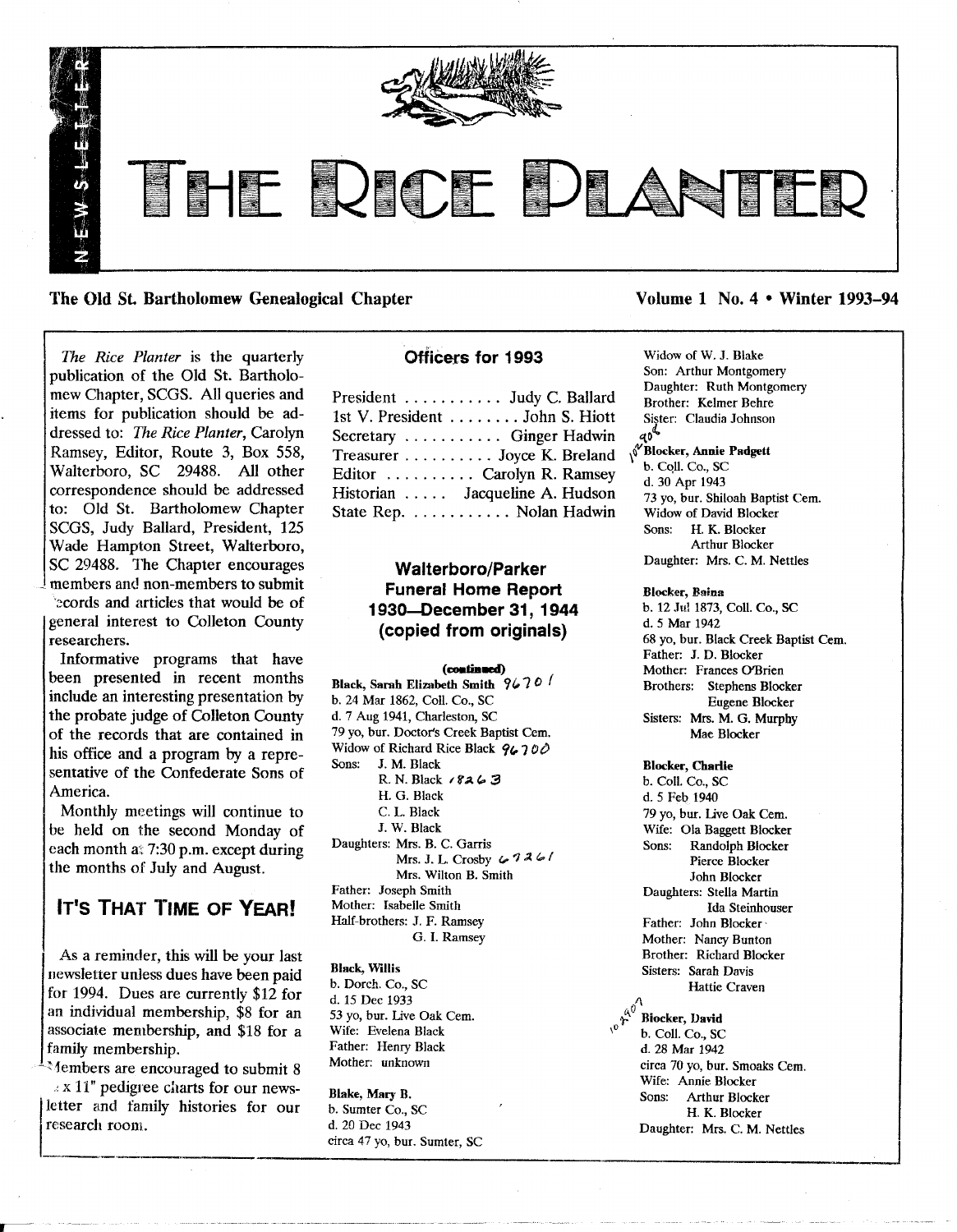Father: Ben Blocker Mother: unknown

## Blocker, Elizabeth Kinsey

b. 29 Feb 1872, Coll. Go. SC d. 2 Dee 1934 62 yo, bur. Kinsey Cern. Husband: Gary I. Blocker Son: John G. Blocker Daughters: Mrs. Gordon Goodwin . Geraldine Blocker Pearl Blocker Father: John E. Kinsey Mother: Elizabeth Black Brothers: J. B. Kinsey B. G. Kinsey Sister: Claudia Garris

#### Blocker, Ella A.

b. Charleston, SC d. 24 Jan 1933 58 vo, bur. Black Creek Baptist Cem. Husband: Franklin O. Blocker Daughters: Emily J. Benton Pearl Woods Brother: J. R. O'Brien Sister: Mrs. J. M. Bottzer

#### Blocker, Harold Edward

b. 17 Jun 1938, Ruffin, SC d. 8 Sep 1948<br>2 yo, bur. Shiloah Cem. qo 47<sup>b</sup> Father: Arthur Blocker, Jr.<br>'Y<sup>q</sup>, *A* Mother: Ada Viola Varn<br>'Y<sup>1</sup> A Mother: Ada Viola Varn Brother: James David Blocker Grandfathers: Arthur Blocker, Sr. David Yarn Grandmothers: Carrie Blocker Lugie Yarn

## Blocker, Johnny

b. Coli. Co., SC d. 10 Jul 1934 64 yo, bur. Peniel Methodist Cern. Father: John Blocker Mother: Nancy Bunton<br>Brother: Charlie Bloc Charlie Blocker Half-brother: Richard Blocker Half-sisters: Sallie Davis Hattie Craven

Blocker, Stephen Ackennan b. Coli. Co., SC d. 21 Mar 1944 68 yo, bur. Black Creek Baptist Cern. Wife: Anna Catherine Blocker Sons: Woodrow P. Blocker Eugene P. Blocker Cummings Blocker Smith H. Blocker Turner T. Blocker Daughters: Mrs. B. G. Williams Mrs. Charlie Grace

Mrs. J. F. Gill Grace Blocker Mrs. Billie H. Aull Father: Judson D. Blocker Mother: Mahalia Zellars Brother: Eugene Blocker Sisters: May Blocker Mrs. Gant Murphy

#### Thomas Jefferson Blocker

b. Coll. Co., SC d.8 Dec 1937 71 yo, bur. Peniel Methodist Cem.<br>Wife: Mollie Bishop Blocker Sons: Merrick M. Blocker 12966<br>Fairey Blocker 12967 Sherill Blocker Daughter: Mrs. Bartow Crosby Father: James Blocker Mother: Remley Smoak Brother: G. A. Blocker

#### Blue, Ben

b. Coil. Co., SC d. 20 Mar 1940 50 yo, bur. Spring Hill Cem. Widower

### Blue, Lizzie Ellison

b. Coli. Co., SC d. 6 Feb 1939 35 yo, bur. Spring Hill Cern. Husband: Nathan Blue Sons: Albert Blue Benjamin Blue Nathan Blue Henry Blue Father: Eddie Ellison Mother: Minnie Brown Brothers: Robert Ellison Isaac Ellison Joe Brown K. S. Ellison Samuel Ellison William Ellison Sisters: Martha White Clara Small

#### Blume, Ebbie Reddish

b. Coli. Co., SC d. 11 Sep 1940 43 yo, bur. Little Swamp Methodist Cem. Husband: Stokes Blume Son: Woodrow Blume Daughters: Evelyn Blume Rachel Blume Mattie Blume Maizie Blume Thelma Blume Betty Joe Blume Father: Jeff Reddish Mother: Jennie Harrison Sisters: Mrs. Gary Crosby.

#### Mrs. Billy Garris

# Boddison, Alec

b. Coli. Co., SC d. 25 Mar 1931 circa 40 yo Wife: Minnie Boddison Father: Peter Boddison Mother: Nancy Wright

# Bogues, Beattrice

b. Coli. Co., SC d. 25 Jul 1937 38 yo, bur. Red Bank Cem. Husband: Lawrence Bogues Father: Lawrence Glover Mother: Hattie DuBois

## Bougs, Eliza

b. Florida d. 19 Aug 1941 bur. Mt. Zion Cem. Husband: Paul Bougs Mother: Claria Gadson

# Bogues, George b. Coil. Co., SC d. 16 Mar 1938

2 mo, bur. Zion Cem. Father: Allen Bogues Mother: Anna Manigo

#### Bogues, Paul

b. Coll. Co., SC d. 6 Jul 1931 85 yo, bur. Mt. Zion Cem. Father: Isaac Bogues Mother: Rebecca Walker

#### Bolls, Rufus

b. Coli. Co., SC d. 30 Jul 1937 40 yo, bur. Prices Cern. Wife: Maggie Bolls Father: Thomas Bolls Mother: Nellie Gilliard

#### Bolles, Mandy

b. Coll. Co., SC d. 20 Nov 1933 circa 41 yo, bur. Oaks Cern. Husband: Jack Bolles Father: Joe Green Mother: Tira Waring

#### Bood, Sam

b. Russia d. 30 Sep 1939 56 yo, bur. Scranton/Easton, PA Wife: Bessie Pinskey Bood Son: George Bood Father: Bernard Bood Brothers: Barney Bood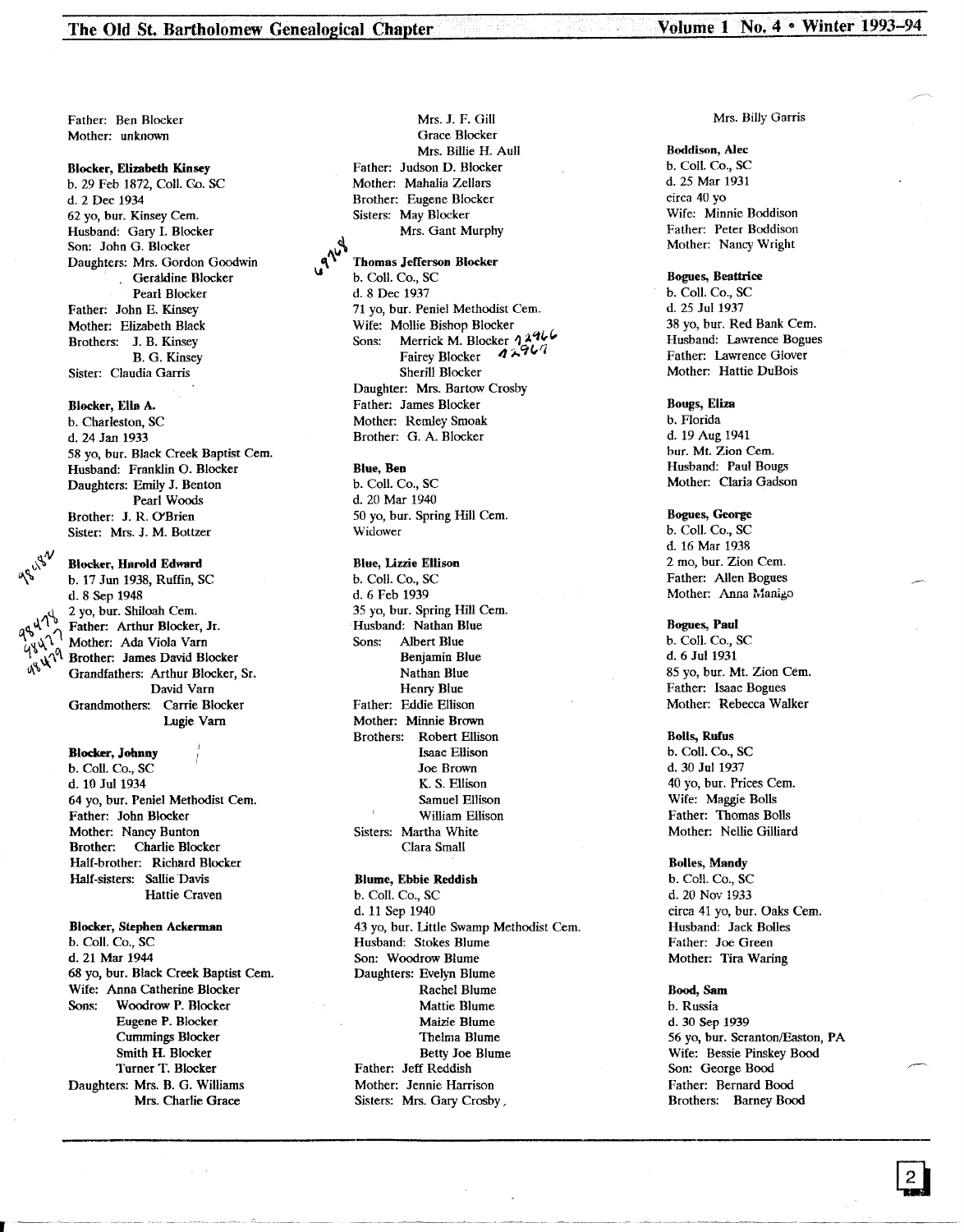Isadore Bood Sister: Sarah M. Jackson

#### Bookman, Rebecca

b. Georgia d. 6 Jun 1937 52 vo. bur. Live Oak Cem. Husband: John B. Bookman Father: J. D. Usurn

### Bowen, Homer, M.D.

b. Metter, GA d. 26 Aug 1939 52 yo, bur. *live* Oak Cern. Wife: Lillie Anderson Bowen Daughter: Mrs. Gerald Price Father: M. J. Bowen Mother: Julia Olliff Brother: B. G. Bowen Sisters: Mrs. J. E. Lanier Mrs. E. J. McLean Margaret Donaldson Mrs. L. Tropwetl Half-brothers: Vernon Bowen Lehmon Bowen Half-sisters: Mrs. G. E. Johnson Mrs. R.O: Brannen Mrs. J. N. Swartn Louise Bowen

Bowers, Anna Agnes b. Virginia d. 26 Aug 1935 48 yo, bur. Martinsburg, WV Husband: John W. Bowers Sons: John W. Bowers, Jr. Harold Roberts Daughters: Mrs. W. C. Grandstaff Mrs. William F. Berens Martha Gertrude Bowers Father: James Roberts Mother: Mary S. Brown Brother: Samuel Roberts Sister: Mrs. E. W. Black

## Boynton, Carroll

b. Coli. Co., SC d. 7 Aug 1939 27 yo, bur. Stokes Cem. Father: C. H. Boynton Mother: Bessie Jaycocks Brothers: Wilmot Boynton Jessie Boynton Sisters: Mrs. R. E. Baker Mrs. D. Olin Chamberlain Esther Boynton

## Boynton, Salena A.

b. 23 Jun 1874, Hendersonville, SC d. 25 Dec 1942 58 yo, bur. Black Creek Baptist Cem. Father: Thomas Evington Boynton

Mother: Sallie DuBois Brothers: S. E. Boynton W. D. Boynton C. H. Boynton Sisters: Lizzie Boynton. Mrs. S. J. Rumph

Brackett, James Francis, b. Annapolis, MD d. 15 Dec.1944 73 yo, bur. Annapolis, MD Wife: Amanda Brackett Sons: James Thomas Brackett William Roland Brackett Daughters: Mrs. Hollis Ammons Mrs. Raymond Williams Mrs. Ralph Bratyman Mrs. Harold Koch Father: James R. Brackett

# Bracy, Herbert H.

p. Clio, SC d: 30 Jun 1933 25 yo, bur. Rowland, NC Mother: Minnie Bracy

### Branch, Unwanl

b. Coil. Co., SC d. 3 Nov 1934 51 yo, bur. *live* Oak Cern. Wife: unknown Father: April Branch Mother: Phoebe Young

#### Branch, Sallie

b. Coil. Co., SC d.7 Nov 1935 13 yo, bur. Live Oak Cem. Father: Lin Branch Adopted Mother: Mamie Robinson

# Branton, Henry Pinckney

b. Charleston Co., SC d. 11 Feb 1939 60 yo, bur. White Church Baptist Cern. Widower Sons: J. B. Branton P. B. Branton R. B. Branton H. L. Branton E. B. Branton R. L. Branton J. J. Branton Daughters: Mrs. W. J. Taylor Mrs. B. H. Easterlin Mrs. H. H. Howard Mrs. M. Maes Mrs. A. M. McColl Father: Richard Branton Mother: Mary Galloway Half-sisters: Fannie Branton Laura Branton

 $_{a}$  U 4 y Breland, Addie Bishop b. ColI. Co., SC d. 17 Sep 1940 52 yo, bur. Bethel Methodist Cern. 463 Husband: C. K. Breland Son: C. K. Breland, Jr.<br>Daughters: Mrs. V. M. Hudson /659 Melba Breland Father: W. W. Bishop  $33491$ Mother: Caroline Nettles 35292 Brother: W. J. Bishop  $\overline{q}$   $\overline{q}$   $\overline{q}$   $\overline{c}$ Sisters: Annie Hiott Mrs. J. D. Benton Mrs. J. B. Benton **96511** Mrs. R. W. Sineth  $17400$ Mrs. J. O. Starling <sub>ያና</sub>ራን<sup>\</sup> Breland, Albert Dargan

b. Cottageville, SC d. 18 May 1944 39 yo, bur. Cottageville Cem. Wife: Eva Murray Breland Sons: Albert Dargan Breland, Jr.  $85^{\circ}$  23 Rhett Breland  $95624$ *,,~6/~* Father: W. F. Breland, Sr. **85620** Mother: Barbara Spell Brothers: W. F. Breland, Jr. 85626 Marion H. Breland  $\mathcal{Z}\subset\mathcal{Z}\subset\mathcal{Z}$ Sisters: Mrs. C. C. Herndon  $\mathcal{G} \subset \mathcal{E}$ Harriet Elizabeth Breland  $856-27$ 

> Breland, Barbara Catherine SpeU d. 6 May 1938 57 yo, bur. Cottageville Cem. Husband: W. F. Breland Sons: Albert Dargan Breland Wyman F. Breland, Jr. Marian H. Breland Daughters: Eda Evelyn Breland Harriett Elizabeth Breland Father: Mr. Spell Brother: Hugo Spell Sisters: Annie E. Berry Amanda Steedly *476*<sup>33</sup> lillie E. Williams Mary E. Griffith

85632 Breland, Carrie Catherine Herndon b. 9 Jul 1876, Call. Co., SC d. 4 Sep 1935<br>59 yo, bur. Pine Grove Baptist Cem.  $8563'$  Husband: G. C. Breland Daughters: Mrs. Joe Kinard<br>Mrs. Leroy Benton *1*762 Mrs. R. B. Benton *g,\$'"t{* II Mrs. Raymond Breland Mrs. Ermine Kearse Father: L. C. Herndon Mother: Janie Bishop Brothers: H. O. Herndon L. L. Herndon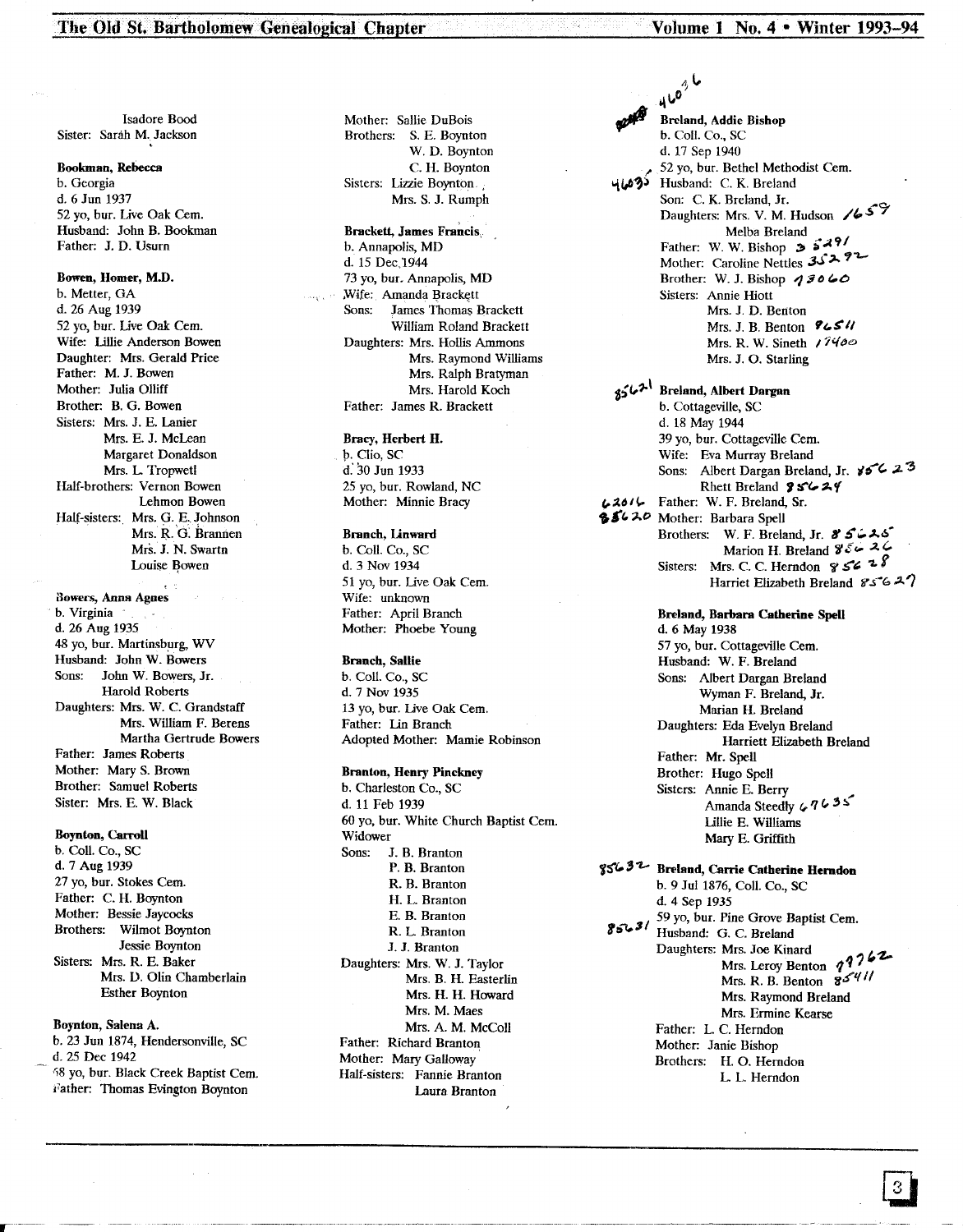The Old St. Bartholomew Genealogical Chapter Volume 1 No. 4 • Winter 1993-94

Sisters: Mrs. J. E. Kinard Mrs. H. E. Bishop Mrs. W. C. Koth Breland, Catherine Lavinia Bryan b. Coil. Co., SC \ d. 21 Dee 1932 66 yo, bur. Bethel Cern. Husband: C. H. Breland Daughter: Mrs. Ben Ulmer 8024 Father: Richard Bryan Mother: Frances'Breland Sisters: Sallie Bryan Mrs. Richard Bailey Mrs. Jode Benton  $\gamma$ 47  $\delta$  Breland, Cornelius "Neely" Hamilton b. 27 Apr 1870, Coil. Co., SC d. 11 Oct 1943 73 yo, bur. Bethel Methodist Cem. 1)'1 '1 *q* \* Widower of Catherine Bryan Breland  $\bigcup_{\varphi,\varphi}$  • Daughter: Mrs. Ben Ulmer  $80%$ Father: George Breland Mother: Margaret Hudson 21-27ع Brothers: D. E. Breland H. F. Breland G. C. Breland *i* A. Breland C. K. Breland Breland, H. W. b. Col!. Co., SC d. 25 Nov 1932 76 yo, bur. Breland Cem. Son: R. B. Breland  $\mathscr{L}$ Daughter: Mrs. B. K. Crosby<br>Father: Josiah Breland  $\gamma \gamma$ Father: Josiah Breland '?'<br>Mother: Elvira Black '?' Brothers: D. B. Breland J. J. Breland Sister: Hattie Breland **Breland, Henry William b. Coll. Co., SC** d. 24 Dee 1936 60 yo, bur. Bethel Methodist Cem.<br>  $|33 \times 10^{18} \text{W}$  Nife: Nell Ulmer Breland 26 Sons: H. B. Breland  $\psi$  5209 Pershing Breland Charles Breland Louis Breland Daughters: Bernice Beverly Rosa Lee Breland Inez Breland  $\sqrt{3}$ Father: Henry Breland ,~'131.- Mother: Cossie Hudson *d2 C,1;'.?* Brothers: Charlie Breland Carson Breland Sisters: Mary Crosby Rosa Givens

Breland, J. Martin Brothers: C. J. Breland  $\uparrow$  38<br>b. Coll. Co., SC H. W. Breland  $\downarrow$  39 b. Coil. Co., SC d. 25 Mar 1933 C. Y. Breland H. W. Breland *"1:U*I ~ ~ 82 yo, bur. Breland Cem.<br>
Wife: Catherine Buchanan Breland Mis. D. N. Givens Mis. D. N. Givens 1679ء، Wife: Catherine Buchanan Breland<br>
Sons: W. B. Breland<br>
R. V. Breland<br>  $\theta h^0$ Sons: W. B. Breland **20715**<br>R. V. Breland R. V. Breland **2974**<br>
L. C. Breland **2974**<br>
Dan Breland **34800**<br>
d. 14 Jan 1938 Dan Breland  $J\mathcal{H}8\varnothing\varnothing$  d. 14 Jan 1938<br>
ers: Mrs. Lance Herndon 68 yo, bur. Breland Cem. Daughters: Mrs. Lance Herndon 68 yo, bur. Breland Cem.<br>
Mrs. Laura Benton 68 58% Widow of H. W. Breland Mrs. Monnie Bennett 19510<br>Father: William Breland William Spewser Breland Daughter: Mrs. B. K. Crosby<br>Mother: Miss Crosby *NANCY Crosby* Father: Cape Ulmer Mother: Miss Crosby *AANcy Crosby* Father: Cape Ulmer 577<br>Mother: E. Hudson 58<sup>9</sup> Breland, Joe Willie b. Coli. Co., SC d. 11 Sep 1935 6 yo, bur. Breland Cern. Father: W. B. Breland Mother: Janie Nettles Brothers: Kline Breland Edward Breland  $8077$ Sisters: Mary Evelyn Breland Reba Breland Mildred Breland Breland, Joseph Johnson b. Coli. Co., SC d. 7 Oct 1933 64 yo, bur. Bethel Church Cern.  $1917$ Wife: Margaret Hudson  $\triangle$  (e) Sons: Marshall Breland Laurie Breland  $7963$ Joseph Breland  $8075$ Osborne Breland ハりいし Daughter: Viola Breland Ponds Father: Joe W. Breland Brother: David Breland Sister: Hattie Breland Breland, Lelia AdeUa b. Coli. Co., SC d. 7 Oct 1941 68 yo, bur. Breland Cem. Father: Lawrence Breland Mother: Julia Preacher Brothers: F. B. Breland A. C. Breland Sisters: Mrs. H. H. Hudson Ettie Breland  $\pi^{rel}$ Kate Breland #:  $\forall \mathcal{G} \subseteq \mathcal{G}$ Mrs. J. B. Givens

#### Breland, Leroy Clemson

b. Coli. Co., SC d. 8 Aug 1936 43 yo, bur. Bethel Methodist Cem. Wife: Lydia Foster Breland Father: H. C. Breland  $.4932$ Mother: Catherine Hudson  $2933$ 

Mrs. Laura Benton **80** Free Willow of H. W. Breland  $\frac{1}{2}$  *0*<br>Mrs. Monnie Bennett **18510** Mother: E. Hudson Brothers: M. W. Ulmer  $\frac{270-2}{8}$ <br>W. H. Ulmer  $\frac{270-2}{8}$ W. H. Ulmer J. S. Ulmer  $74$ J. B. Ulmer **K** Sisters: Mrs. J. D. Varn<br> **Mrs. Frank You** Mrs. Frank Young *2732* 2725 Breland, Margaret Lavina b. Coli. Co., SC d.8 Mar 1933 97 yo, bur. Breland Cem.<br>Widow George Ham, Ito *N* Breland Sons: D. E. Breland  $2964$ W. Lee Breland H. F. Breland *1{(#o'A~* C. H. Breland  $7478$ <br>J. A. Breland C. K. Breland  $46635$ G. C. Breland  $8563/$ Father: Billy Hudson  $21$   $4$   $8$ Mother: Miss Beverly 7149<br> $mA = \gamma$ <sup>1</sup>  $\beta$ olly 4 Breland, Mary Catherine Buchanan b. Coli. Co., SC d. 30 Aug 1937 70 yo, bur. Bethel Methodist Cern. Widow of J. M. Breland Sons: W. B. Breland R. V. Breland L. c: Breland W. D. Breland Daughters: Mrs. D. L. Herndon Mrs. L J. Benton Mrs. J. M. Benton Father: J. D. Buchanan Mother: Sarah Benton Brother: J. D. Buchanan Sisters: Mrs. Cleveland Harrison Mrs. Ben McMillan Mrs. Jake Fiske Janie Buchanan Alice Dopson Mrs. Henry Bishop

> Breland, Mary Margaret Herndon b. Coli. Co., SC d.5 Nov 1941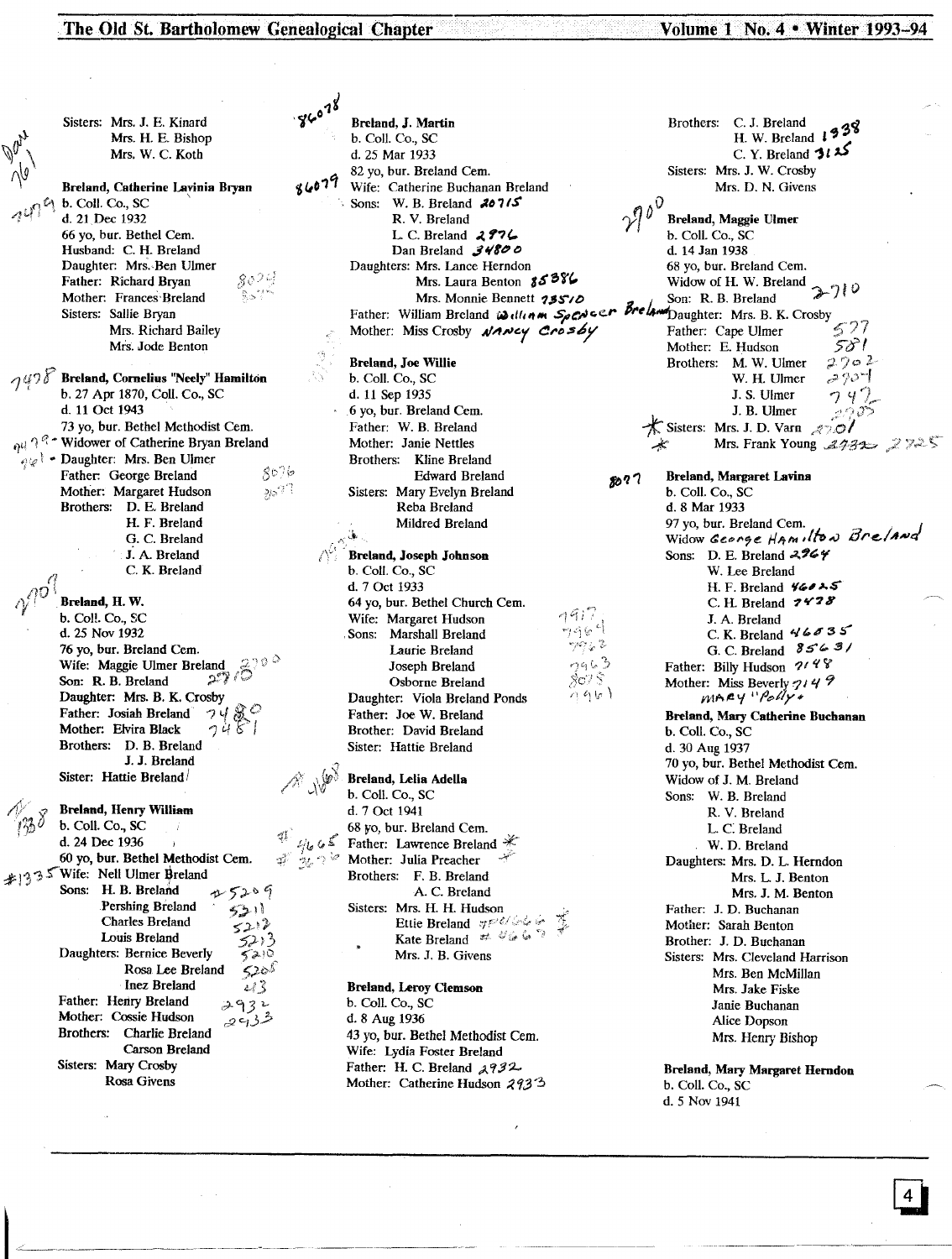'"

*(0*  $5767$  $7482$ <br>7483 ycry *'200* \$' *<sup>0</sup>* I Breland, Robert Newton, Jr. b. 31 May 1923, Coli. Co., SC d. 26 Mar 1937 14 yo, bur. Bennett Cem. Father: R. N. Breland, Sr. Mother: Wilhelmina Bennett Brother: Douglas Breland 74 yo, bur. Live Oak Cem. Widow of W. Lee Breland Son: J. E. Breland Father: Phillip Herndon Mother: Jane White Brothers: H. T. Herndon Lee Herndon D. L. Herndon J. B. Herndon Arthur Herndon Sister: Mrs. J. E. Herndon Breland, Sarah Ellen Spell b. 20 Sep 1870, Coli. Co., SC d. 9 Mar 1942 72 yo, bur. Black Creek Baptist Cem. Husband: David E. Breland  $296$ <sup>/</sup>/<sup>*Sons:* Luther Breland  $525$ ?</sup> Sons: Luther Breland *575?*<br>Ivey Breland *5758* Ivey Breland 5758<br>Dennis Breland 5759 Dennis Breland Marvin Breland Presley Breland Robbie Breland Berckey Breland Father: William Spell Mother: Miss Warren Sister: Julia Hiott Breland, S. Laurence b. 22 Jun 1844, Barnwell Co., SC d. 11 Aug 1931 88 yo, bur. Breland Cem. Widower Sons: A. C. Breland F. B. Breland Daughters: Mrs. H. I. Hudson<br>Ettie Breland  $\mathcal{U}\mathcal{U}\mathcal{U}\mathcal{U}$ Ettie Breland Kate Breland  $2/667$ <br>Leila Breland  $2/66$ Leila Breland Mrs. J. B. Givens Father: William Breland Mother: Miss Kearse Half Brother: J. M. Breland Breland, Sidney Willoughby b. 29 Jul 1867, Coli. Co., SC d. 12 Oct 1940 ~§,.'

 $\zeta$ 

*S7S-*Daughter: Mrs. Watson Crosby  $562$ 74 yo, bur. Live Oak Cem. Wife: Elizabeth Berry Breland Son: F. B. Breland Father: Abraham Breland Mother: Adramia Preacher Half Brother: Preacher Hudson Sister: Mrs. J. D. Hudson

 $\int_0^{d^{V_i}}$  Breland, Thomas Lee b. Coli. Co., SC d. 2 Nov 1935 51 yo, bur. Doctor's Creek Baptist cern. Widower Daughters: Mrs. S. G. Roberts Mrs. R. L. Walker Mrs. J. W. Holcomb Father: C. W. Breland Mother: Nancy Breland **Brothers:** Rhett Breland  $\psi$ C. W. Breland  $\psi$ R. S. Breland  $\sqrt{\frac{u}{v}}$ <sup>4</sup> Sisters: Mrs. D. W> Crosby  $u^{\nu}$   $\begin{bmatrix} 1 & 0 \\ 0 & 1 \end{bmatrix}$ <br>Mrs. C. B. Crosby  $\begin{bmatrix} 1 & 0 \\ 0 & 1 \end{bmatrix}$ Mrs. C. J. D. Caldwell  $\mathfrak{G}^{\mathfrak{H}}$ Mrs. J. E. Beach  $\mathcal{P}$ "Breland, Wilhelmina Bennett b. Coli. Co., SC d. 5 Jun 1941

 $4.9<sup>2</sup>$  $9$ 52 yo, bur. Bennett Cem. Husband: R. N. Breland Son: Douglas Breland Father: William Bennett Mother: Jane Herndon Sister: Lula Hudson

# Breland, William Lee

b. Coli. Co., SC d. 19 Nov? 69 yo, bur. Live Oak Cern. Wife: Mamie Herndon Son: J. E. Breland Father: George Breland Mother: Margaret Hudson Brothers: David Breland Frank Breland Neeley Breland Onielie Breland Curtis Breland Kearse Breland

# Bridge, Annie E. Ackerman

b. Coli. Co., SC d. 28 Feb 1937 78 yo, bur. Ackerman Cem. Widow of Alfred Bridge Sons: A. C. Bridge H. B. Bridge Daughter: Mrs. D. Spell Father: Jack Ackerman Mother: Susie Redman Sisters: Georgie Ackerman Ella Patrick

# Bridge, Janie Garris

b. 1 Feb 1877, Coli. Co., SC d. 25 Jan 1939 62 yo, bur. Live Oak Cem. Husband: Owen G. Bridge Sons: J. L. Bridge O. P. Bridge

W. L. Bridge M. P. Bridge A. W. Bridge R. W. Bridge Daughter: Mrs. Arthur Creel Father: A. B. Garris Mother: Elizabeth Miley Brother: A. V. Garris Sisters: Mrs. T. B. Berry Mrs. C. H. Dudley

#### Bridge, Joseph

b. 25 Dec 1851, Round 0, SC d. 16 Oct 1932 81 vo, bur. Gruber Cem. Widower of Mary Elizabeth Bridge Sons: O. G. Bridge S. W. Bridge Daughters: Dora Weeks Jose Wright Ella Bridge Father: Andrew Bridge Mother: Miss Weeks

# Bridge, Laura

b. Coli. Co., SC d. 1 Nov 1930 65 yo, bur. Bridge Cern. Widow of P. B. Bridge Sons: H. A. Bridge G. D. Bridge B. W. Bridge Daughters: Mrs. L. B. O'Quinn Adrie Bridge Virgie Bridge Father: Alfred Bridge Mother: Miss Bowman

#### Bridge, Preston Brooks

b. 3 Jun 1858, Coli. Co., SC d. 7 Jan 1940 81 yo, bur. Bridge Cem. Widower Sons: H. A. Bridge G. D. Bridge B. W. Bridge Daughters: Mrs. L. B. O'Quinn Mrs. J. M. Thomas Father: Andrew Bridge Mother: Mionie Weeks

Bridge, Virgie Luticia b. Coli. Co., SC d. 21 Feb 1934 23 yo, bur. Bridge Cem. Father: P. B. Bridge Mother: Laura Bridge Brothers: H. A. Bridge G. D. Bridge B. Bridge Sisters: Mrs. L. B. O'Quinn Mrs. J. M. Thomas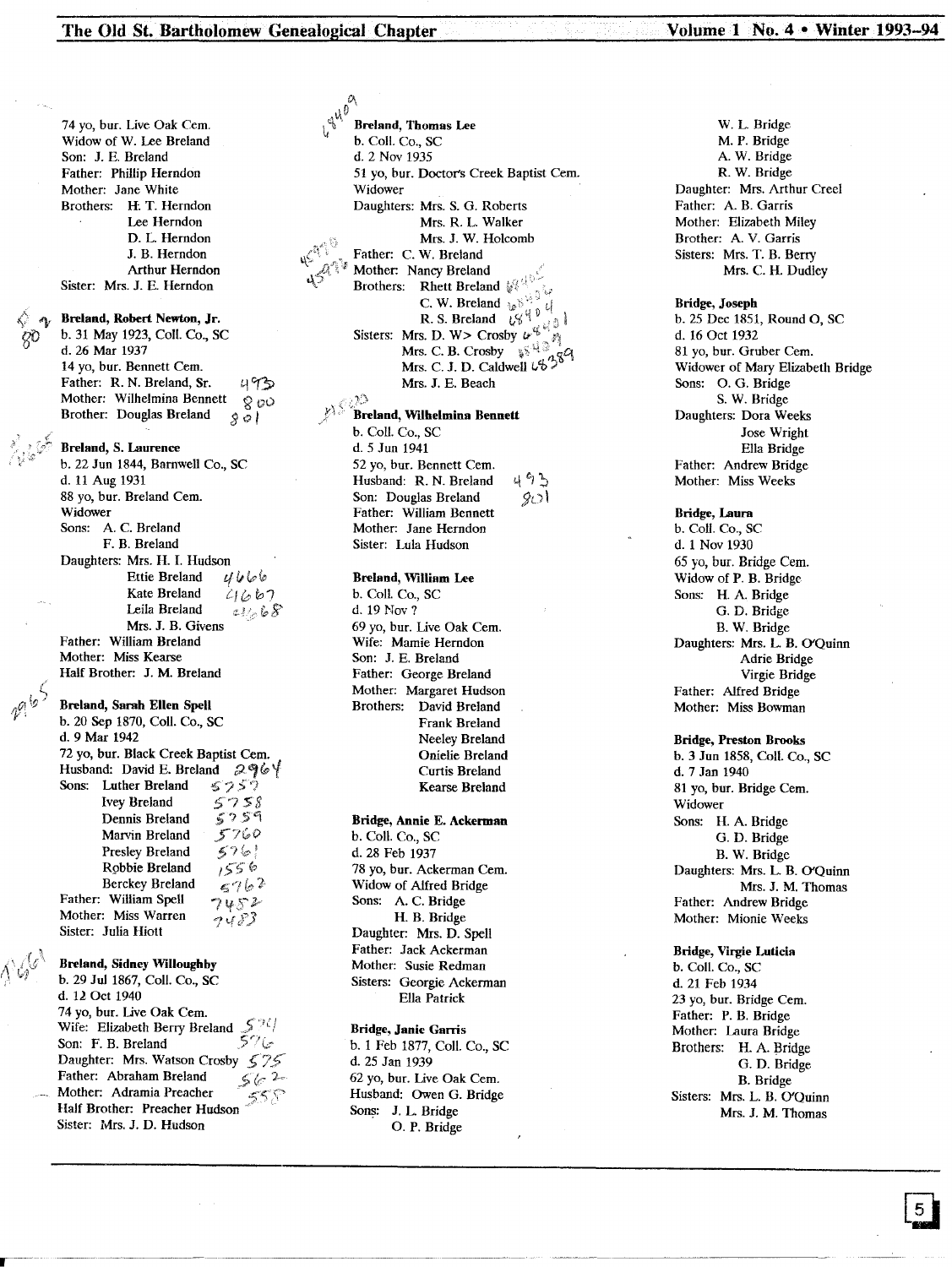#### Bright, Joe

b. CoIl. Co., sc d. 14 Dec 1938 50 yo, bur. Cooks Hill Cern. Father: Josiah Bright Mother: Eliza Singleton

## Brisbane, Elliott

b. CoIl. Co, SC d. 31 Dec 1937 61 yo, bur. Cooks Hill Cern. Wife: Charlotte Manigo Brisbane Father: Amos Brisbane Mother: Sallie Brisbane

# Brisbane, Richard

b. Coll. Co., SC d. 11 May 1936 54 yo, bur. Cooks Hill Cern. Wife: Treas Brown Brisbane Father: Amos Brisbane Mother: Sallie Brisbane

# Brisbon, Rosa Bell Brown

b. 1921, Green Pond, SC d. 2 Feb 1942 20 yo, bur. Heyward Cem. Husband: Eddie Brisbon Father: Joe Brown Mother: Ceila White

## Britt, Ed

b. Lumberton, NC d. 25 Aug 1941 49 yo, bur. Ward Cem., NC Wife: Lela Davis Britt Father: Havan Britt Mother: Nancy Stone Brothers: Bert Britt Jim Britt Heze Britt Mort Britt

### Brock, lewis

b. Coli. Co., SC d. 10 Feb? 11 mo, bur. Red Bank Cem. Father: Major Brock Mother: Mosell Pringle

#### Brooks, Janie

b. 1893, ColI. Co., SC d. 8 Jul 1937 44 yo,bur. Stocks Cem. Husband: Joe Brooks Falher: Frank Howard Mother: Elizabeth Howard Sister: Hattie Haynes

#### Brown, Edward

b. Coll. Co., SC d. )8 Jan 1935 1¥o, bur. Live Oak cern. Father: Eddie Brown Mother: E. Baker

# Brown, Eloise

b. CoIl. Co., SC d. 28 May 1934 21 yo, bur. Hickory Hill Cern. Father: Isaac Brown Mother: Abbie Leach

#### Brown, Eloise

b. Coil. Co., SC d. 30 Jun 1937 20 yo, bur. Pine Grove Cem. Father: James Brown Mother: Eva Green

#### Brown, Emma

b. Coil. Co., SC d. 23 Apr 1937 74 yo, bur. Dunham Cem. Widow Father: Moses Washington Mother: Sivore Washington

# Brown, Emma

b. Green Pond, SC d. 12 Jul 1941 bur. Mt. Olive Cem. Husband: Isaac Brown Father: Jack Snipe Mother: Emma

#### Brown, Gussie

b. Green Pond, SC d. 8 Mar? 29 yo, bur. Zion African Methodist Wife: Florence Brown Father: Joe Brown Mother: Sharlet Brown

### Brown, Jane

b. ColI. Co., SC d. 27 Sep 1936 bur. Hickory Hill Cern. Father: Jim Brown

#### Brown, Lillie

b. Coli. Co., SC d. 10 Jan 1940 30 yo, bur. Pine Cross Cern. Father: Tyson Smith Mother: Ida Campbell

# Brown, Lindy b. Coll. Co., sc d. 7 Oct 1939 65 yo, bur. St. Mary Cern. Husband: Sandy Brown Father: Lucious Morgan

Brown, Loretta b. Coil. Co., SC d. 14 Apr 1938 52 yo, bur. Oaks Plantation Cem.

## Brown, Louise b. 1915, Beaufort, SC d. 16 Feb 1942 26 yo, bur. Combahee Cem. Husband: Jack Brown Father: Billy Gibbs Mother: Delia Green

Brown, Lydia b. 1887, CoIl. Co., SC d. 27 Nov 1941 54 yo, bur. Brown Cern. Widow of Ben Brown Father: Landy Samuels Mother: Grace Williams

Brown, Randolph b. Virginia d. 16 Oct 1937 35 yo, bur. Red Springs, NC Wife: Cleo Troutman

Brown, Robert b. New York City, NY d. Feb bur. Calvery Cem., Long Island, NY Father: Richard Brown Mother: Delia Ray

## Brown, Sarah

b. Coli. Co., SC d. 25 Jan 1938 70 yo, bur. Williams, SC Widow Father: Kit Corley Mother: Charlotte Corley

### Browning, Clifton Henry

b. ColI. Co., SC d. 4 Jan 1936 12 yo, bur. Providence Cern. Father: A. K. Browning Mother: Iris Yarley Sisters: Gertrude Browning Eloise Browning Half sister: Mary Caroline Browning

# (to be continued in next issue)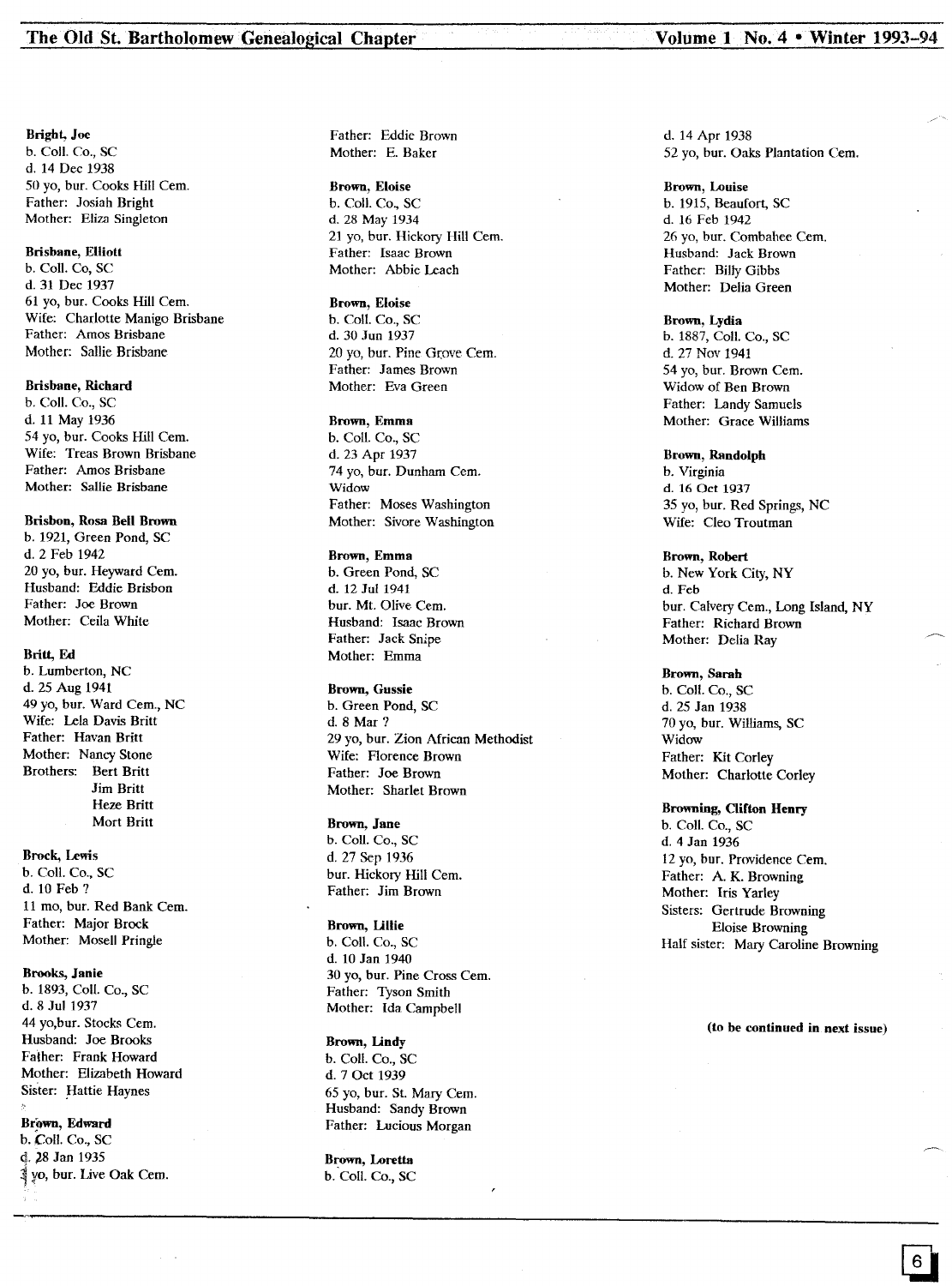# **Excerpts from the Colleton News • 1907-1910**

(extracted by Doris M. Lucas)

# MARRIAGES

I. P. SAULS and Dru CROSBY, the daughter of Mr. and Mrs. Mack Crosby, were married on December 30, 1908.

Archie STRICKLAND and Carrie HALFORD, the daughter of the Reverend B. F. Halford were wed in 1909.

Alma Witsell BlANCHARD, the daughter of Mr. and Mrs. T. J. Blanchard, was married to Henry Hampton MCKITHEN at Bethel Church in Walterboro on February 16,1909.

Annie Ida BLOCKER of Savannah, Georgia, was married to E. C. BEACH of Stokes on February 17, 1909.

Lula GRIFFIN, the daughter of Mr. and Mrs. J. O. Griffin, and B. G. WEEKS were married on Tuesday, February 16, 1909.

Bertha BEACH, a daughter of Mr. and Mrs. John Young Beach, was married to Allen Willis BEACH, a son of A. C. Beach on the Sunday before March 10, 1909.

Lucy HIOTT, the daughter of Malcomb Hiott, and Elliott SMITH were married on the Sunday before March 24, 1909.

Kate WESCOAT, the sister of Mrs. G. C. BROWN, and William L. EASTERLING were married on April 29, 1909.

Pearl HERNDON and Elliott HICKMAN were wed on Sunday, May 23,1909.

J. S. BUCHANAN, a son of T. J. Buchanan, was married to the daughter of Mrs. Henry BAILEY on Thursday, May 20,1909.

# DEATHS

A. M. JONES of Pavo, Georgia, a native of Colleton County, died on Saturday, October 10, 1908. His wife was Emma MOOD, formerly of Summerville. He is survived by his wife and five sons, one of whom is E. M. Jones of . Walterboro.

Washington SLOWMAN of Green Pond died on Sunday, October 11, 1908. There were unnamed survivors.

Joseph MARION, Sr., of Hendersonville died on Sunday, October 10, 1908. Five children survive. Two in Florida who are not named and Louise, Lillian, and Mervin. He was buried at Yemassee.

Mrs. Newton HIOTT died on October 26,1908. Her husband survives.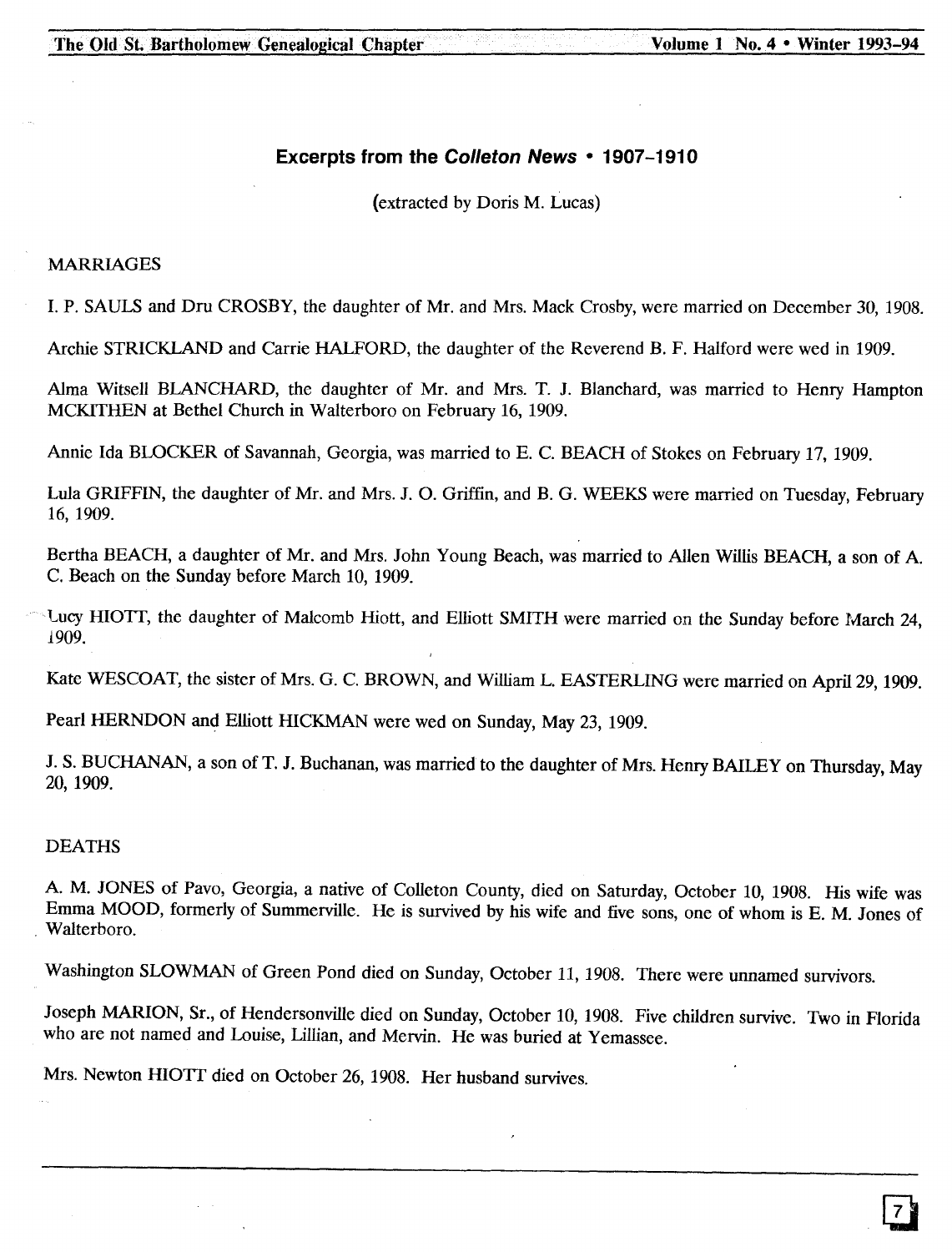Queries

# NETTLES, BROXSON

John E. Nettles, 524 Feemster Lane, Rock Hill SC 29703-9091

Needs to correspond with anyone having information about the family of William NETTLES b. 1770 and his wife Mary BROXSON. They lived in the Cross Swamp Community as did their parents prior to 1800 when they moved to Barnwell where they lived until William;s father died in 1808. By 1810-1820, William had apparently returned to Colleton. William is in the 1790 Charleston census, the 1800 Barnwell census, and the 1820 Colleton census. Willing to pay for postage, copy charges, or computer disks.

# **DRAWDY**

Vance B. Drawdy, 645 Golf Course Road, Piedmont, SC 29673 (803) 277-1768, (803) 233-4351

Seeking information on Peter White DRAWDY born around 1828, died 1896; married to Elvier SMITH; served in the Confederate Army, enlisting in Colleton County in 1861; possibly lived in Georgia or Florida prior to 1860 Any information appreciated.

# SAGE

James A. L. Miller, Jr., 2810K Carriage Drive, Winston-Salem, NC 27106-5328 (904) 364-4949

Seeking information on descendents of 1770's Charleston, S. C., inn keeper family named SAGE. Are they related to my 1770's Onslow County, N. C. (Wilmington) inn keepers Robert and Sarah Sage, Sr. (widow of James Moore)? President George Washington stopped at their Sage's Inn on his Southern tour. They also owned the New Bern-Wilmington Stage Line.

# HIOTT, GRIFFIN, MAXEY, GIVENS

Lenora Hiott Hall, 124 Pineland Road, P. O. Box 802, Walterboro, SC 29488

Would like to receive any information on the parents of: Samuel Capers HIOTT (1828–1901); Benjamin HIOTT (1838-1914); James Elah GRIFFIN (1822-1886); Mildred B. MAXEY (1819-1899); and Rhoda GIVENS (1852-1886).

(803) 324-7848